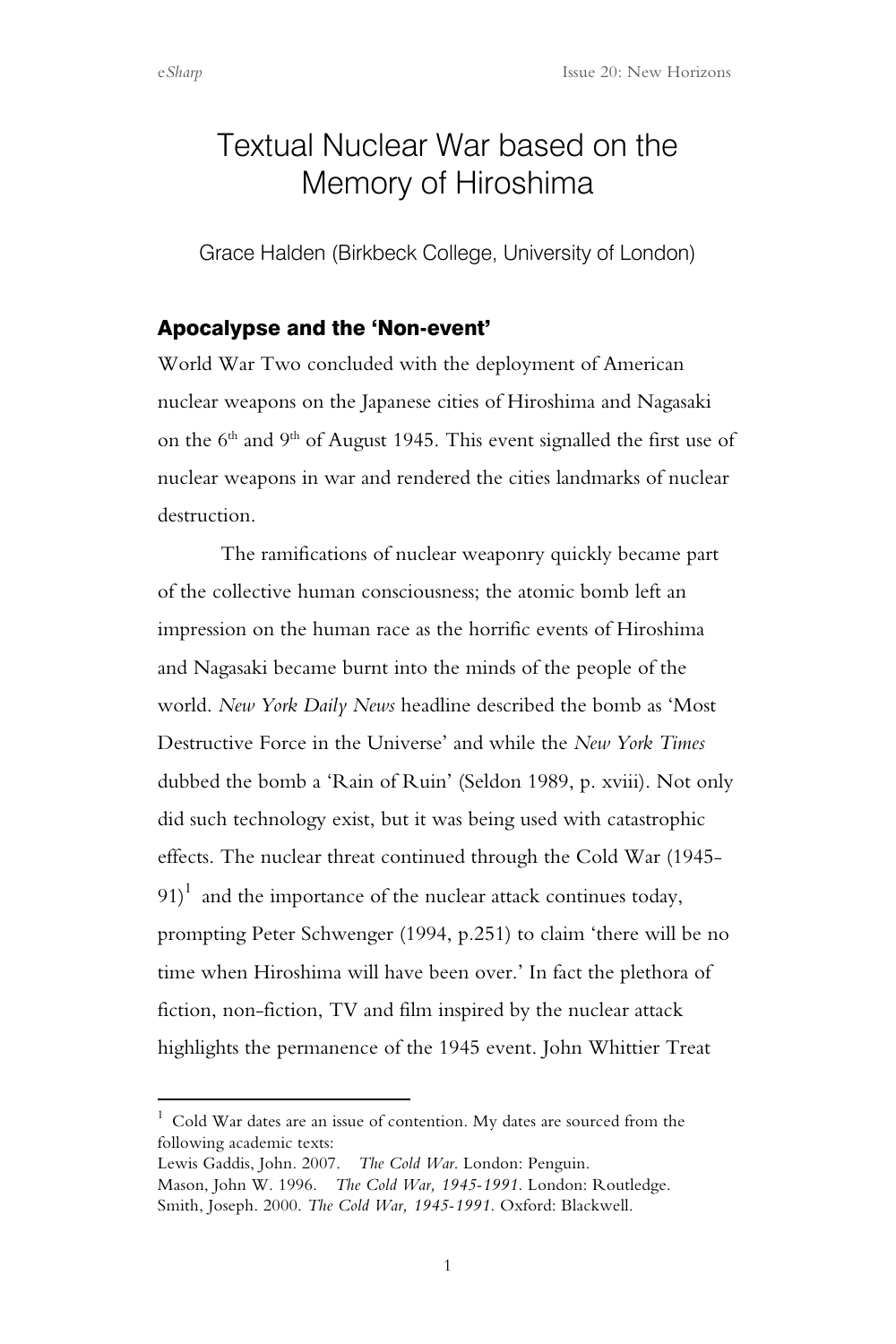e*Sharp* Issue 20: New Horizons

(1994, p.233) claims that Hiroshima itself failed to be a city during the attack and became 'the name of a story. That story has belonged to the world for almost half a century.'

The aim of this paper is to examine how the memories of the 1945 nuclear attack on Hiroshima has been reposed and performed in modern fiction. Although Jacques Derrida in 'No Apocalypse, Not Now (full speed ahead, seven missiles, seven missives)' in 1984, termed nuclear war a 'non-event', I argue that the memory of Hiroshima and the wealth of nuclear science fiction made the 'nonevent' familiar. This article offers a fresh interpretation of nuclear history with reference to how nuclear concerns have significantly influenced literature and presented an understanding of the 'nonevent'. I suggest that it is the memory of the nuclear attack on Japan which has enabled the construction of apocalyptic nuclear war scenarios in fiction.

It is possible to view weapons technology, especially nuclear technology, as reimagining the notion of apocalypse itself. The apocalyptic imagination has altered over time and through shifts in culture. Historically, images of apocalypse have often concerned a displeased deity raining fire and brimstone. For example, in the first book of the Old Testament of the Christian Bible, Sodom and Gomorrah is destroyed by God with 'brimstone and fire' (Genesis, 20: 24). Also, in the New Testament, John describes the city of Babylon being destroyed by fire coming down from Heaven to devour the sinful (Revelation, 20: 9-10). However, after Hiroshima, a new apocalyptic projection arose: one of synthetic mushroom clouds and scorched landscapes. The creation of a device which can instantaneously end existence wrenched the apocalyptic from the imagination. As John R. May (1972, p.3) argues, the apocalypse is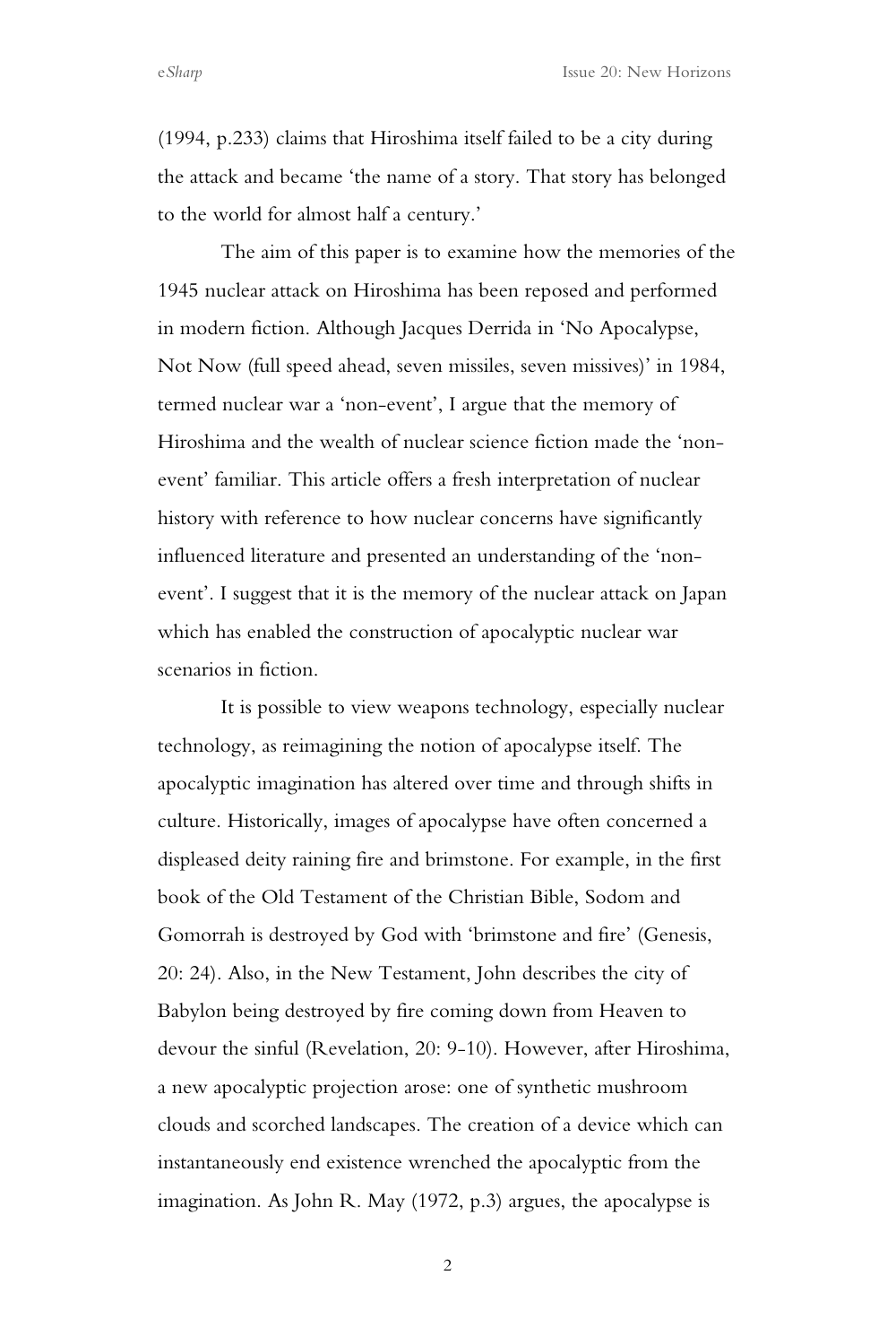now historical. The aftermath of the Holocaust and the fear of World War Three were exacerbated by escalating Cold War tensions. The nuclear bomb seeped into every avenue of American existence and resonated as a dominant part of American thought. Peggy Rosenthal (1991, pp.63-92) explains, the mushroom cloud became a symbol for the atomic age and was enshrined with a multitude of cultural meanings from politics to history and from triumph to disaster. Hannah Arendt in *The Human Condition* goes as far as to argue that the modern world 'was born with the first atomic explosions' (1958, p.7).

Modern imaginings of apocalypse often have secular meanings and refer more generally to universal, wide-spread disaster. John Wallis (2009, p.73) argues that in contemporary uses the term apocalypse often alludes to 'immense cataclysm or destruction.' Robert J. Lifton (1982, p.58) argues that nuclear extinction revolutionised how the human race viewed apocalypse, and stated that a new apocalyptic vision had formed, which Lifton calls 'extinction by technology.' Lifton (1982, p.58) further claims that 'extinction by technology' brings with it an intense psychological trauma as we realise that extinction will be a man-made act.

Although the nuclear apocalypse was a modern concern after Hiroshima, the event had already detonated, erupted and blazed away in science fiction. The literary flash and boom preceded the event itself. It could be argued that fiction anticipated the science. For example, Frank R. Stockton wrote about an atomic bomb in *The Great War Syndicate* (1889) before science had produced it. However, the leader of science (fiction) prophesy is H. G. Wells. Martha A. Barrter (1990, p.177) nominates Wells as the founding father of the Manhattan Project twenty nine years before its creation.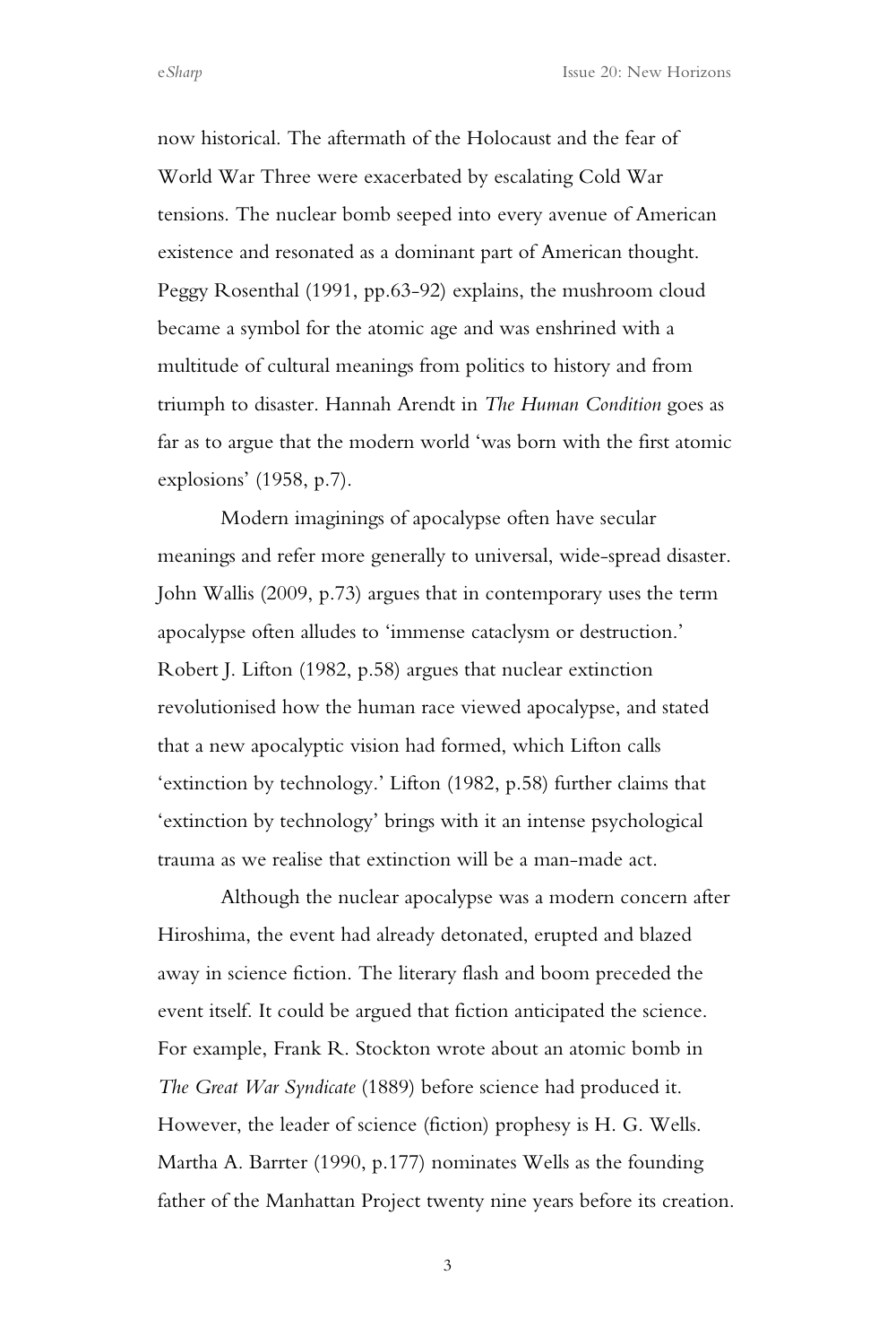H. G. Wells wrote *The World Set Free*, a tale which famously depicts an atomic bomb, in 1913 (published 1914). In the text, a physicist by the name of Holston reflects on his discovery of atomic energy and echoes his own fateful action: 'It has begun' (Wells 1956, p.54). Here, Holston is reflecting on the advent of nuclear power and the ramifications it entails. In Wells's novel, the repercussions are prophetically revealed to be the nuclear bomb and later a nuclear war. What Wells actually introduced was awareness; as Brooks Landon (2002, p.xii) ventures 'All science fiction is preparation.' The affiliation between literature and scientific revelation placed writers Philip Wylie and Cleve Cartmill under suspicion for their technically accurate stories which bore remarkable similarities to the science secrets of the Manhattan Project (Franklin 1988, p.147). Both Cartmill's *Deadline* (1944) and Wylie's *Paradise Crater* (1945) feature the Axis using uranium based atomic bombs during a time when such technology was strictly classified within the Manhattan Project (Franklin 1988, p.147).

The prophetic nature of Wells's and Stockton's fiction cements another layer of grave concern, for it was not only the nuclear bomb that was predicted, but a resulting apocalypse. Notions of the atomic apocalypse emerged from literature and have been sustained through stories compounded by scientific and technological advancements. The textual atomic apocalypse has thus become both a commentary on the future, as well as a critique of the present. In most cases, apocalyptic literature seeks to educate. For Roslyn Weaver apocalyptic science fiction: 'enables writers to imagine present systems of society coming to an end or illustrate how a new, revised world might be after a catastrophic event' (2009, p.178).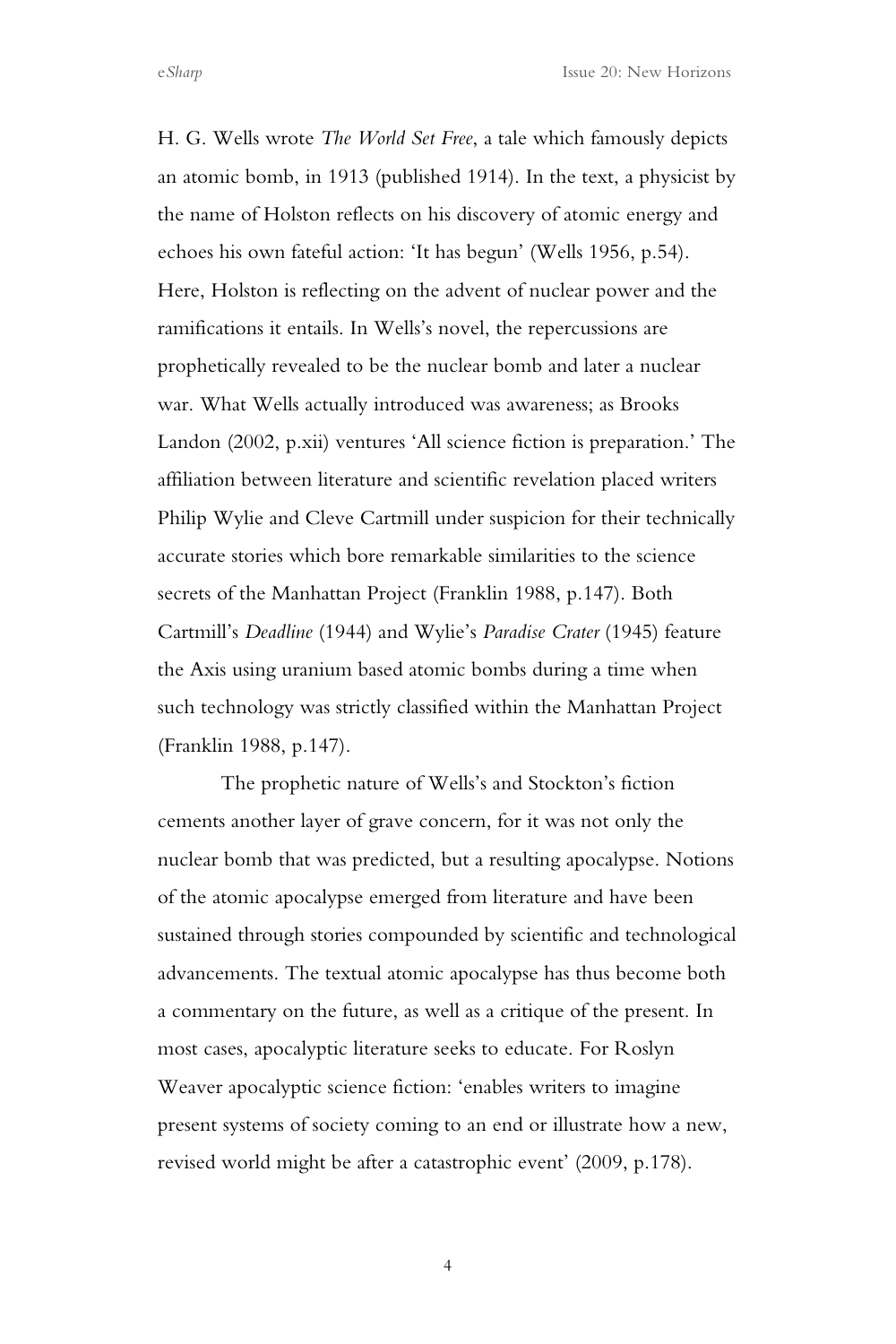e*Sharp* Issue 20: New Horizons

During the 1950s, the prophesied apocalypse was closer than ever before with the indelible reminder of the effects of technology capable of apocalypse still smouldering in Japan.

In 1984, Jacques Derrida wrote 'No Apocalypse, Not Now (full speed ahead, seven missiles, seven missives)' and cast the nuclear apocalypse as a textual 'non-event'. Derrida (1984, p.23) argues that a nuclear war can be nothing other than a work of imagination: 'a nuclear war has not taken place: one can only talk and write about it.' While people can discuss a nuclear war with some level of consensus as to what this event might entail, the event is ultimately 'fabulously textual' which means that it has no form or reality beyond a mental formation (Derrida 1984, p.23). Derrida has a valid argument because, despite the amount of attention the scenario receives, a nuclear war is a 'non-event'. Although the nuclear war is a still a 'non-event', society has knowledge of what this event may be like through exposure to nuclear acts within war. Arguably, Hiroshima and Nagasaki partially foreshadow the 'non-event', and thus can be described as 'pre-events'.

Derrida also speaks of the speed at which technology advances compared to the speed of criticism. Derrida notes a human lack of speed when it comes to challenging technological advancements. For Derrida (1984, p.20) the war wages fast: 'the most classical wars were also speed races.' The time lapse between the development of the atomic bomb and the deployment was only seven years. However, nuclear criticism within science fiction existed long before the creation of the technology. Science fiction seeks to represent the future 'non-event' and craft a reality out of it. Whilst science fiction indulges the apocalyptic theme and presents texts the reader can enjoy, there are serious underlying messages. The genre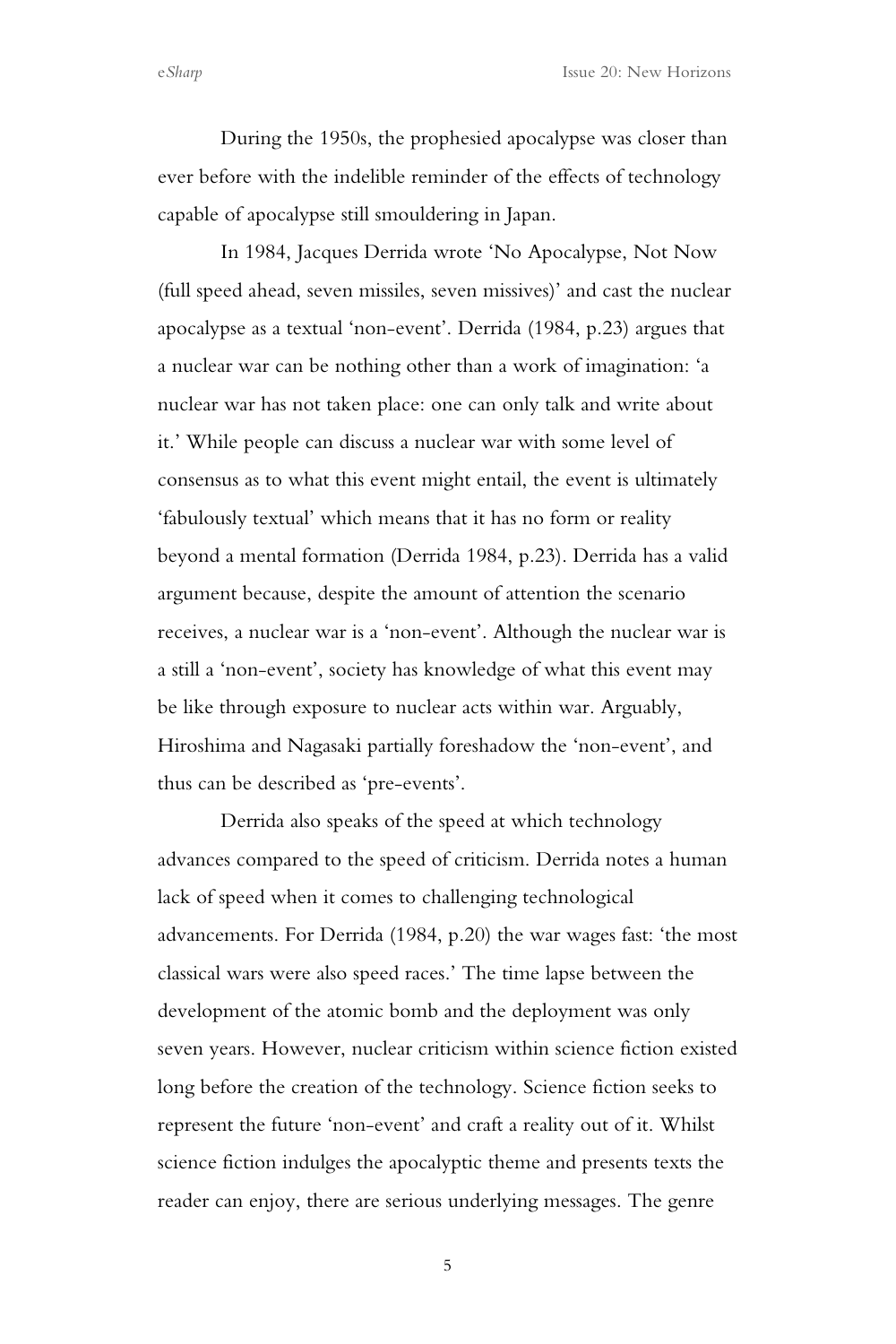partly exists to offer preparatory texts to help ensure the 'non-event' remains 'fabulously textual' and the literary apocalypse does not become a reality.

#### Fiction as Representing Nuclear Concerns

Nuclear technology has always been a 'textual' device. Before the Soviets developed their nuclear weapon, American popular culture found delight and humour in the nuclear bomb. The 'Atomic Bomb' became a popular term and marketing tool and even became a cocktail in the Washington Press Club bar (Boyer 1994, p.10). The bomb dominated radio, Hollywood, journalism, music, novels and poetry.

However, with the 'textual' representation of the bomb in light-hearted contexts, a sense of ambivalence arose in the American public towards the technology. In some cases there was even a degree of nonchalance. One example of this is evident through how atomic tests became sublime sources of terror and fascination for tourists. David Nye notes how the Nevada desert was visited by groups of school children and families hoping to catch a glimpse of an atomic detonation at the test site (1994, p. 228).This sort of casual attitude was not surprising considering that Leo Szilard, a nuclear physicist and eventual campaigner for nuclear disarmament, first encountered the threat of nuclear energy in Wells's *The World Set Free* (1914) and blithely dismissed it.

In a letter to Sir Hugo Hirst, Szilard recommended the reading of *The World Set Free* and instructed Hirst to only pay attention to the first three paragraphs of the first chapter. $^2\,$  This recommended first paragraph concerns the development of 'atomic

 $\frac{1}{2}$ <sup>2</sup> Letter from Leo Szilard to Sir Hugo Hirst reproduced in Williams and Cantelon (1984, pp.7-12).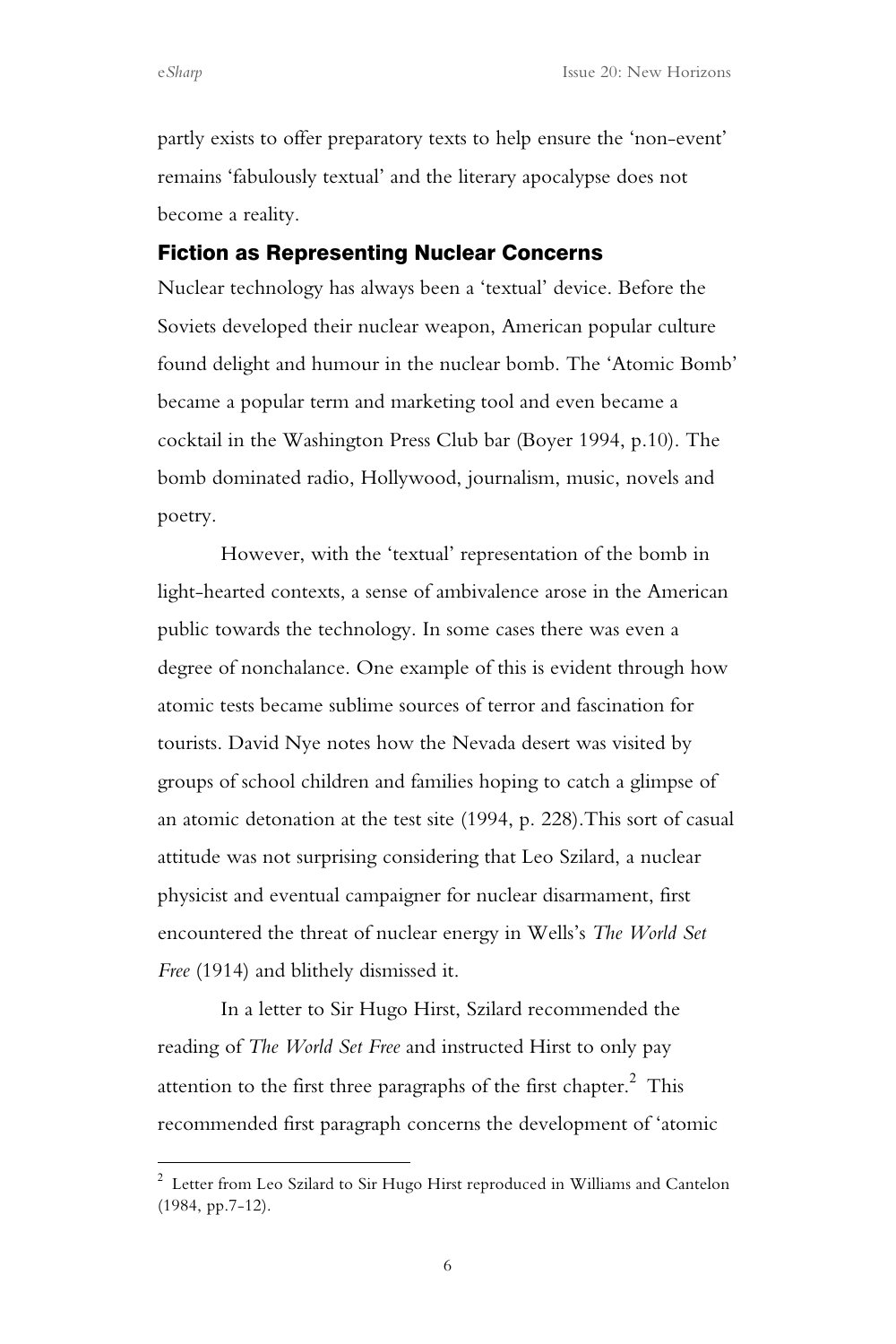disintegration' through the mastery of 'internal energy of atoms' culminating in a nuclear detonation: an explosion with 'great violence into a heavy gas of extreme radio-activity' (Wells 1956, p.47). However, to read on would cause the reader to venture forth into 'Chapter The Second', where they would gaze upon details of the 'Last War' and the terrifying moment in which an unnamed woman watches nuclear missiles plough, in a blaze of thunder and 'curling trails of red', into the earth (Wells 1956, p.92). Hirst would have witnessed the design of the atomic bomb but would not have encountered the victim who found herself in a 'strange world, a soundless, ruinous world, a world of heaped broken things' (Wells 1956, p.93). Szilard dismissed this part as dull and not worth reading. Although Szilard would eventually campaign against the use of nuclear weapons, initially he found no credence (or worth) in depictions of destruction.

With the fear of Hitler developing nuclear weapons, The Manhattan Project was formed in 1942 under the scientific leadership of J. Robert Oppenheimer with the aim to create an atomic bomb before the enemy. The successful creation of the weapon was both a moment of triumph and horror. After chasing the creation of the atomic bomb, Szilard became concerned with how it would be used. In fact he became so anxious that he tried to warn President Roosevelt and appealed to President Truman. When America used the atomic bomb on Hiroshima, Szilard suffered intense grief and termed the event 'one of the greatest blunders of history' (Lanouette 1994, p.276). Following the event, Szilard continued to petition against the use and further development of nuclear weapons. He became convinced that an American/Russian nuclear war was inevitable and even encouraged his loved ones to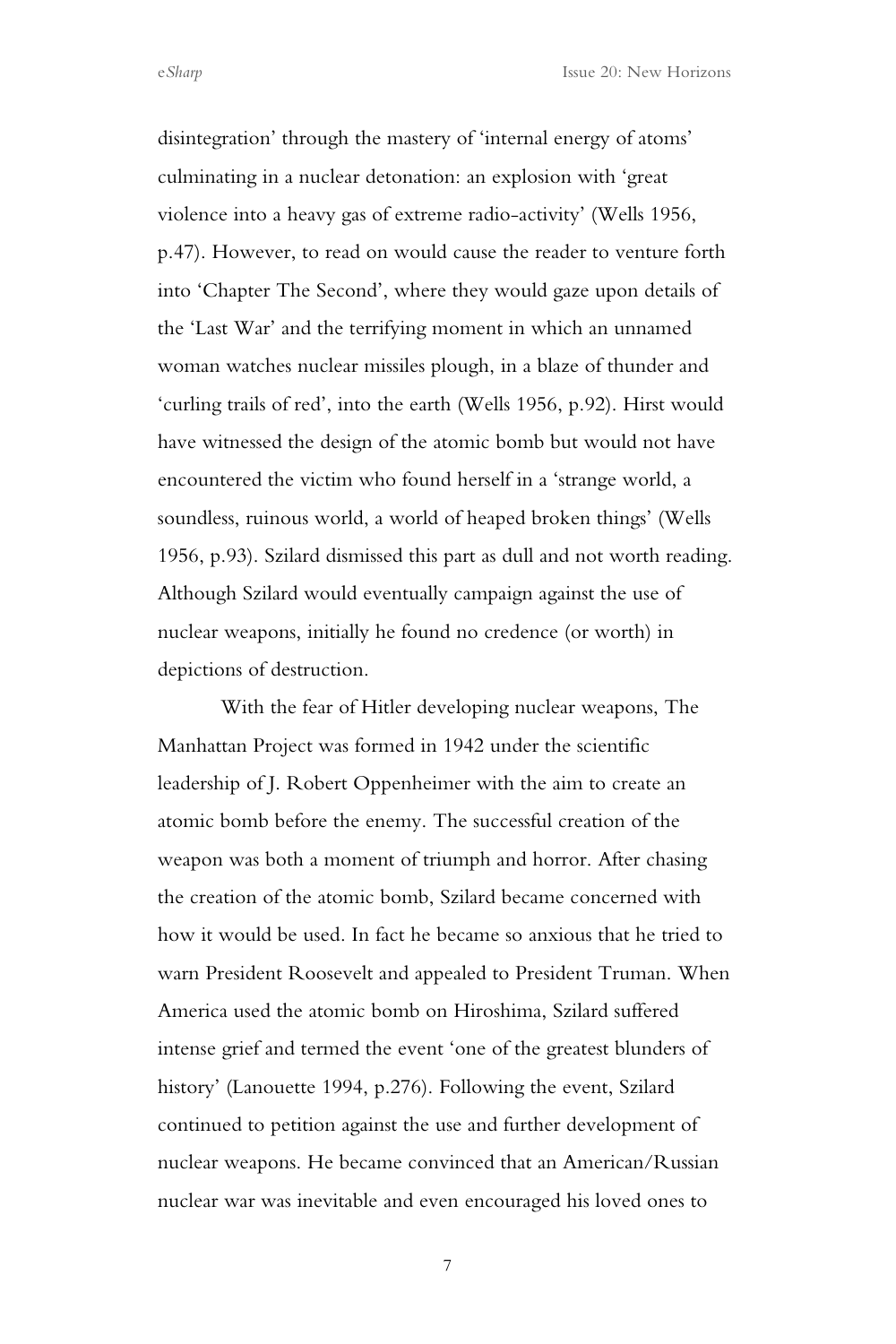move to Australia or New Zealand (Bess 1993, pp.60-61). In a few short years after reading *The World Set Free,* Wells's fears had been validated and Szilard's initial disregard proven negligent.

Szilard grew increasingly concerned about the ambivalence and marvel directed towards the atomic bomb and even attempted to raise money to educate the public on nuclear energy (Lanouette 1994, p.359). However, the best education came when the Soviets tested 'Joe 1' in 1949. Suddenly the American people had to think about nuclear shelters and radiation – all previously abstract and irrelevant issues. The atomic bomb was no longer perceived as under the control of the American government; the threat was now close to home and looming ever closer. Despite some positive attitudes to the nuclear bomb, after 1945 the atom had become a public concern: 'people were forced to live with the traumatic awareness that total, worldwide obliteration was a strong possibility' (Brosnan 1978, p.72).

The burgeoning fear of the American people was tempered by the media and government. As Boyer (1994, pp.303, 334) explains, the government attempted a 'soothing' of atomic fears, which led to acceptance and even an appreciation of the nuclear bomb. Hollywood and television became an important medium through which audiences were informed on the Cold War, communism, the atomic bomb and radiation. For example, the film *The Medical Aspects of Nuclear Radiation* (1954) sought to lighten the fear of radiation by wilfully misleading the public through unrealistic scenarios. The film *Duck and Cover* 'Bert the Turtle' (1951) showed audiences that even the weakest and slowest of animals will survive the nuclear bomb. Most propaganda encouraged the audience to be 'calm' through the guarantee that survivability is practically assured.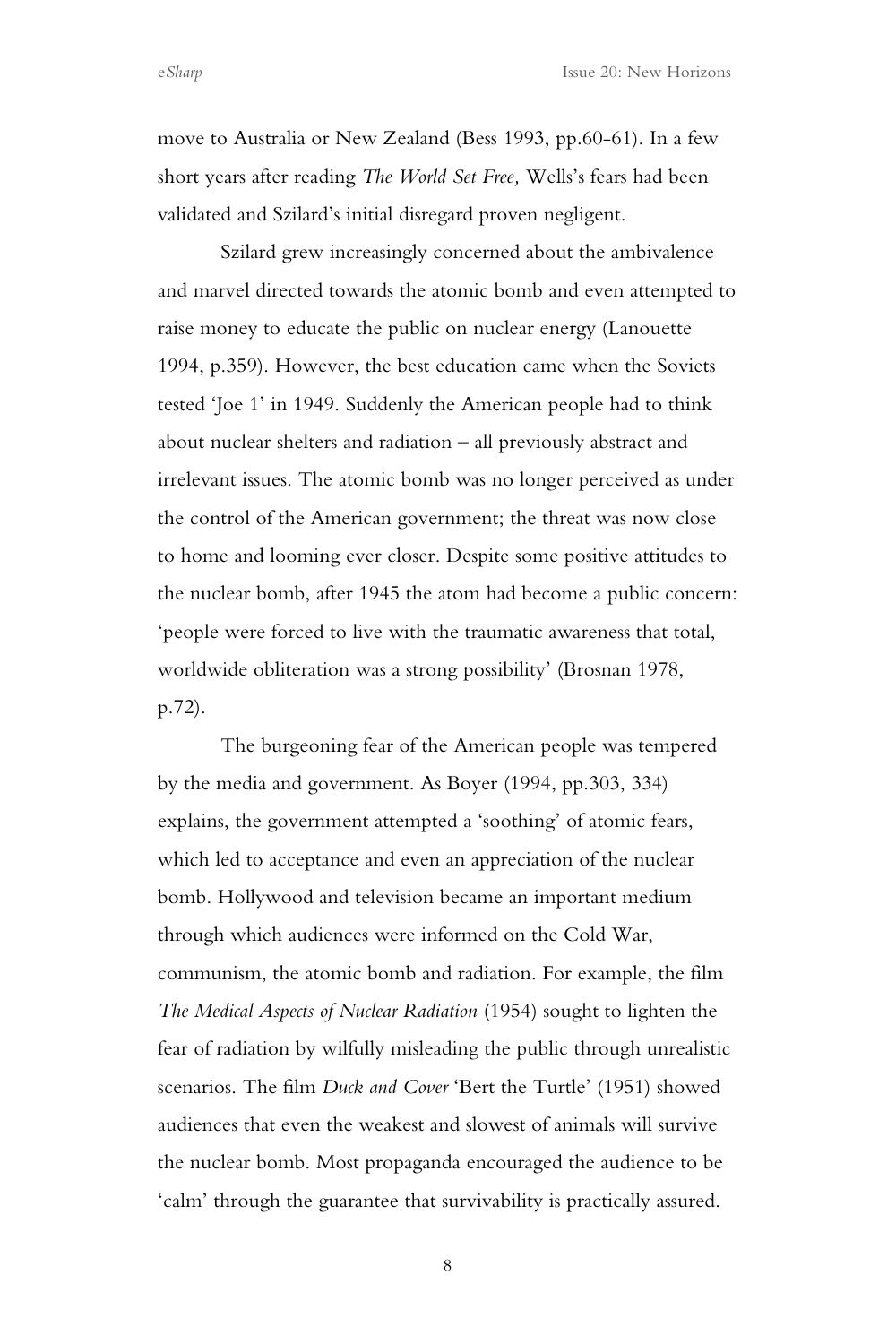The placatory scenarios offered by the media and Hollywood acted to subvert prevalent concerns over the nuclear bomb by presenting it as familiar and relatively safe. Film and television became mediums through which the government tried to reassure the worried public. This action resulted in a split within popular culture between the placid view of the nuclear bomb, and the hysteria of the weapon. One of the most successful acts of 'soothing' came via Walt Disney's publication and television documentary *Our Friend the Atom* (1957).

In response to the overly optimistic messages presented to the public, many scientists wanted to forewarn the public of the real threat. Boyer (1994, pp.49-58) notes that it was this drive within the scientific world to expose and explain the technology of the atom bomb that led to the *Bulletin of the Atomic Scientists*. Created in 1944, the *Bulletin* aimed to educate the public over developments in nuclear science, and to any other potential threats to the planet and populace (Benedict 2012). Initially the *Bulletin* was a platform through which atomic scientists discussed their concerns over atomic weaponry (Franklin 1988, p. 158). In 1947, a clock was added to the front page of the publication: 'The Clock evokes both the imagery of apocalypse (midnight) and the contemporary idiom of nuclear explosion (countdown to zero)' (Benedict 2012). It was this concern of nuclear weaponry causing apocalypse that invaded the consciousness of both scientists and popular culture.

Perhaps in an effort to achieve a balance between the reality of the nuclear bomb and the fictional potential of the bomb, *Astounding Science Fiction Magazine* published many scientific articles alongside their science fiction stories. Moreover, many science fiction texts attempted to present plausible scenarios. Ray Bradbury's short story, *There Will Come Soft Rains* (1950) depicts humanity as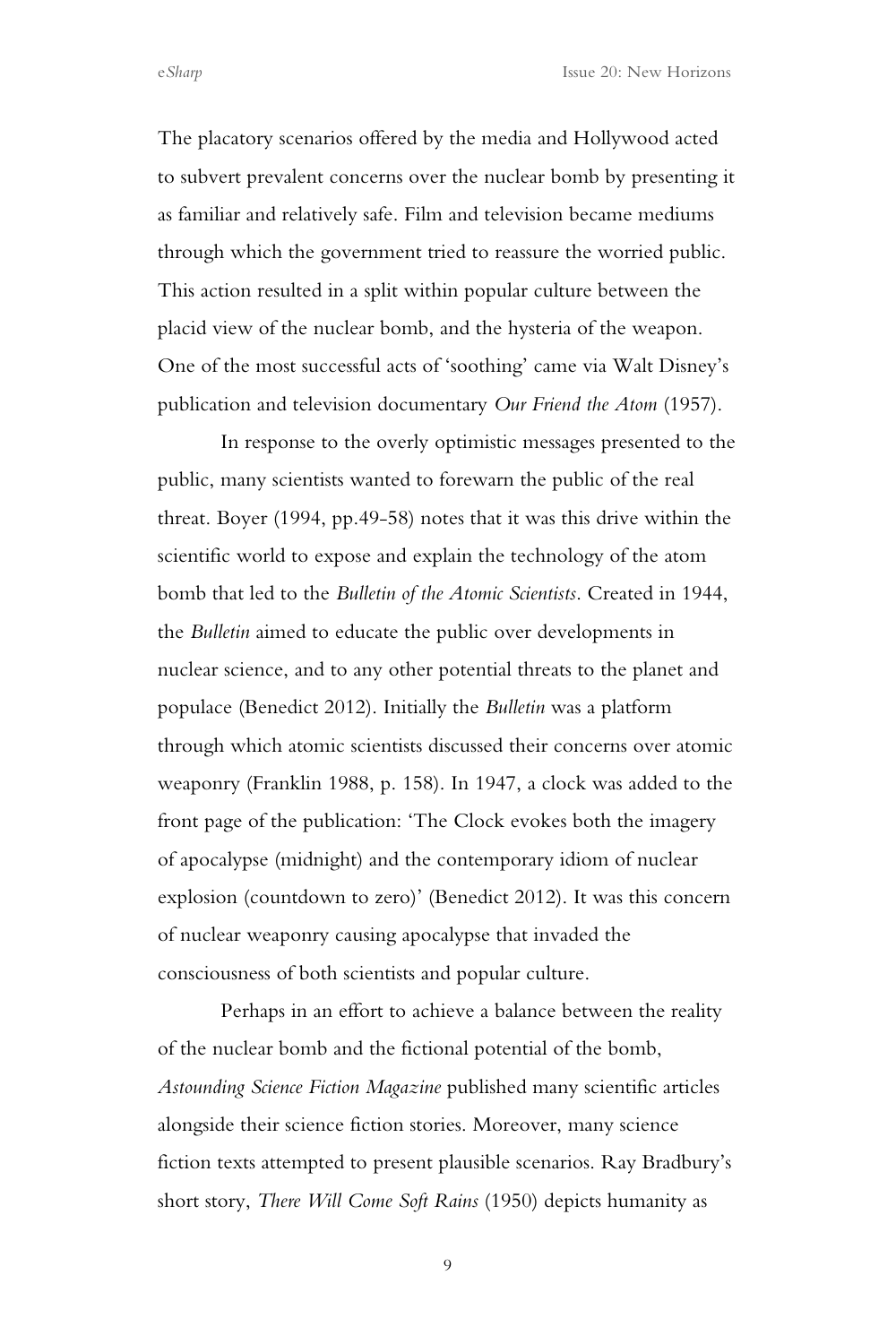literally disappeared after a nuclear war. In Bradbury's tale, the disappearance of mankind is witnessed though the empty family home in which technology carries on functioning for non-existent residents. Many of Philip Wylie's texts address nuclear war; *Blunder* (1946) and *Tomorrow*! (1954) are notable examples which feature extensive atomic devastation. Both Leigh Brackett's *The Long Tomorrow* (1955) and Philip K. Dick's *The World Jones Made* (1956) feature post-apocalyptic America. In addition, Nevil Shute's postapocalyptic World War Three novel *On the Beach* (1957) received praise for portraying a plausible nuclear scenario. All of these texts feature themes such as death, radiation, dehumanisation, the collapse of civilisation and destruction. There is a concentrated effort in each text to present sensible scenarios based on historical and factual understanding of nuclear effects. The similarity between nuclear war depictions by each writer further articulates how the historical memory of Hiroshima is dominant and pervasive.

## First Person Testimonials from Hiroshima and the Early Creation of the 'Non-event'

For Paul Brians, realism is essential in any nuclear fiction text. Brians (1990, p.133) argues that any nuclear fiction text which enshrines themes of hope is 'unhelpful' and grossly misleading. However, Derrida's argument that a nuclear war is a 'non-event' contradicts the notion that a nuclear text can ever be realistic. Regardless, early texts emerging shortly after the 1945 event featuring nuclear accidents, war or apocalypse drew on the history and memory of Hiroshima in order to relay a sense of 'realism', and present the 'non-event' as something that could be articulated and understood.

Using historical facts and emotive memories of Hiroshima was crucial when penning nuclear war texts because knowledge of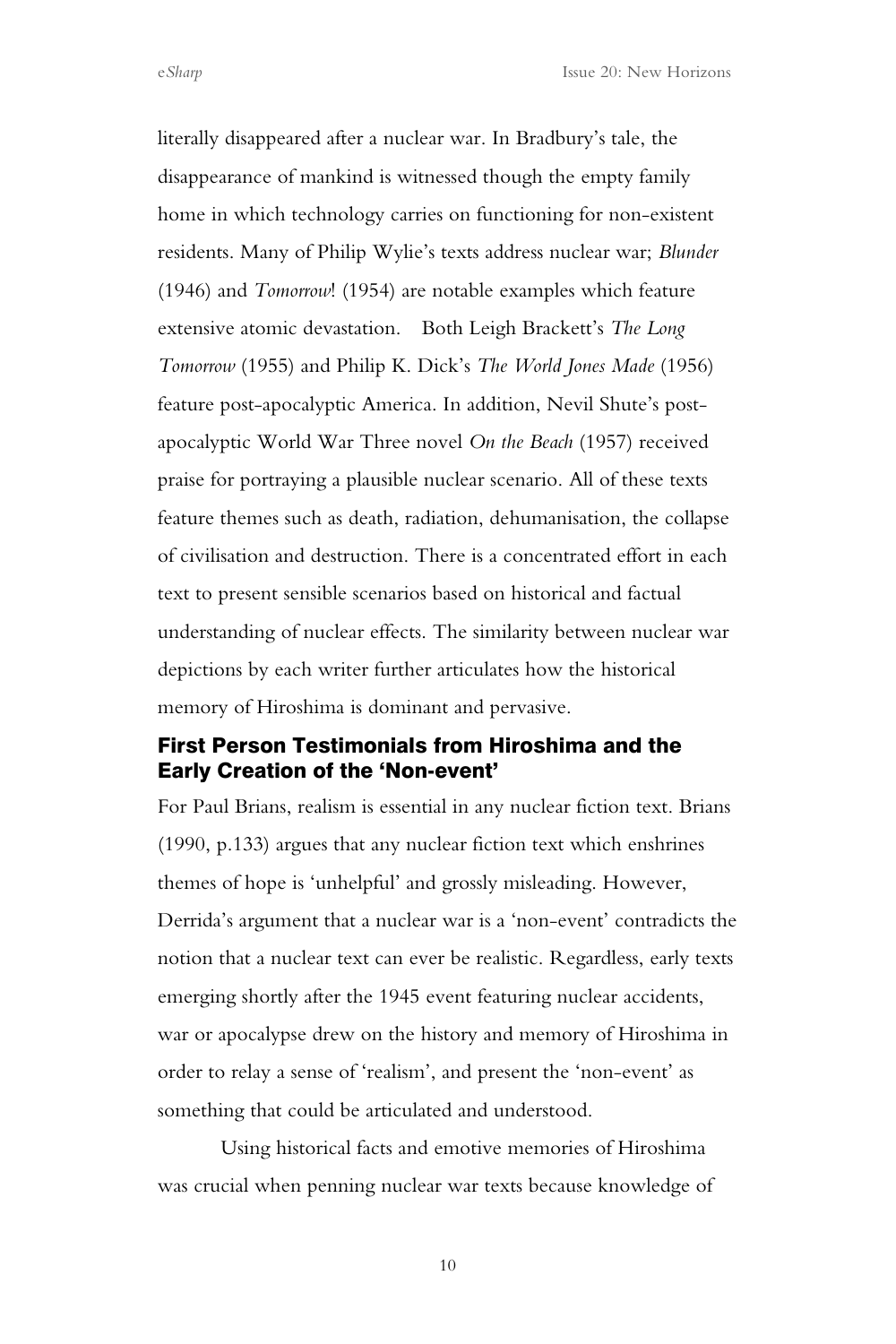the 1945 nuclear event was the only exposure many members of the public had to the nuclear threat and the ramifications of nuclear technology. Nuclear texts throughout the late twentieth and twentyfirst centuries echo the historical detonation and feature mushroom clouds, ruination, fire damage and radiation as standard. Even texts set in the future where the nuclear theme is demoted to a subplot, the nuclear landscapes are similar to the historical depiction. In Philip K. Dick's futuristic world of *Do Androids Dream of Electric Sheep* (1968), the planet has been maimed by ruination, mass exodus and radioactive fallout. Numerous references are made to the lingering effects of the nuclear war in Dick's text, through the repetition of 'empty, decaying buildings which had once housed thousands' and the emptiness of the city caused by migration and war (Dick 2001, p.14). A similar depiction of ruination occurs in Andre Norton's *Star Man's Son* (1952)*.* In this text the protagonist spends the majority of the novel penetrating the ruins of the deceased former civilization. These ruins are referred to as 'skeletons of old buildings' and 'tangled bulk of rotting wood and tumbled brick and stone'(Norton 1987, p.50). All the structures familiar to the reader have been destroyed, decayed or corroded following the 'Great Blow-Up'. For the contemporary reader, Norton's ruins attempts to anticipate the destruction of their own world and thus the ruins simultaneously represent future disappearance and remembrance of Hiroshima.

Another great concern of nuclear weaponry is radiation. Radiation was an old fear the American people were familiar with; the story of Marie Curie's incredible discovery of radium in 1898 was always tempered with her tragic demise. The unit of measure for radioactivity, the 'curie', would forever memorialise both her discovery and her death. However, it was the nuclear detonation in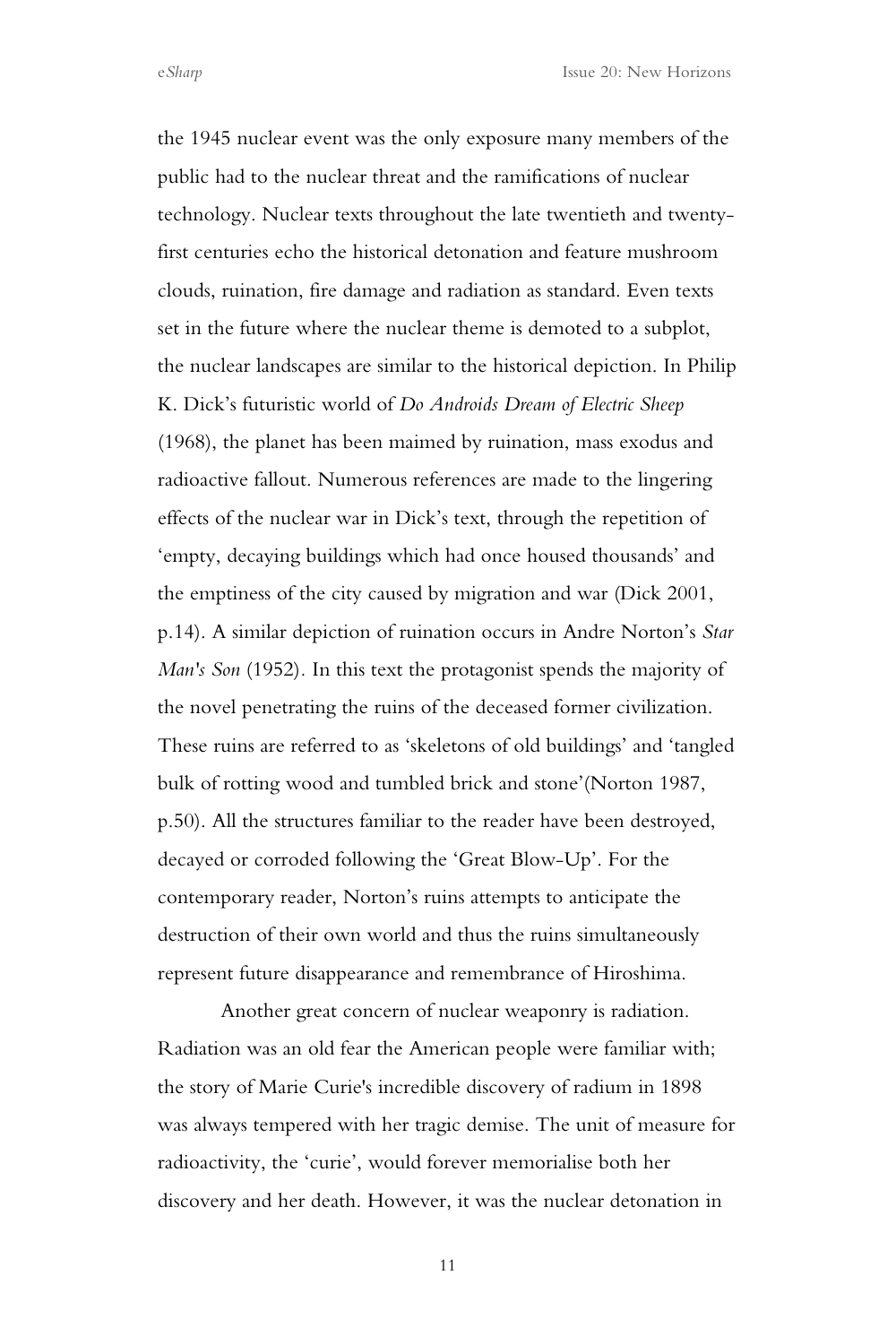Japan that made the American public aware of the catastrophic effects of radiation after a nuclear strike (Pant 1987, p.64). As G. S. Pant in his report on the effects of the nuclear weapon in Hiroshima remarks, 'Japanese survivors of atomic bombing make up the largest group of human beings exposed to atomic radiations'(1987, p.64). Since then, a dominant theme in fictional representations of nuclear events is the portrayal of extensive physical and genetic diseases and mutations. It became well documented that victims of radiation exposure experienced: 'weakness, nausea, vomiting, diarrhoea, bloody discharge from the bowels, hematuria, epilation (falling of hair) and other symptoms' (Pant 1987, p.63). Late effects consisted of tumours, psychoneurological problems and a spike in leukaemia and other cancers (Pant 1987, p.63).

In many real accounts, the physiological effects of the detonation and radiation were so horrific that many witnesses described the human body as absent of any humanity. In the father's account in *August 6th ,* Agawa Hiroyuki describes the subhuman state of a woman's corpse: '...her mouth, like a wolf's, torn from ear to ear and both eyeballs blown out. It hardly looked like a human face' (Hiroyuki 1989, p.4). In another account by witness Michihiko Hachiya, victims are described like 'squid' and 'octopus' (Hachiya 1995, p.101). In *Residues of Squalor* by Ota Yoko, the disfigured survivors are described as not fully human since the attack: 'I came to visit another girl whose appearance had also become half human...' (Yoko 1989, p.69).

Building on the knowledge that radiation can 'taint' the human condition, a dominant theme in many nuclear texts is the mutation and threat of the innocent body represented through the child. Again, this theme is rooted in many personal accounts from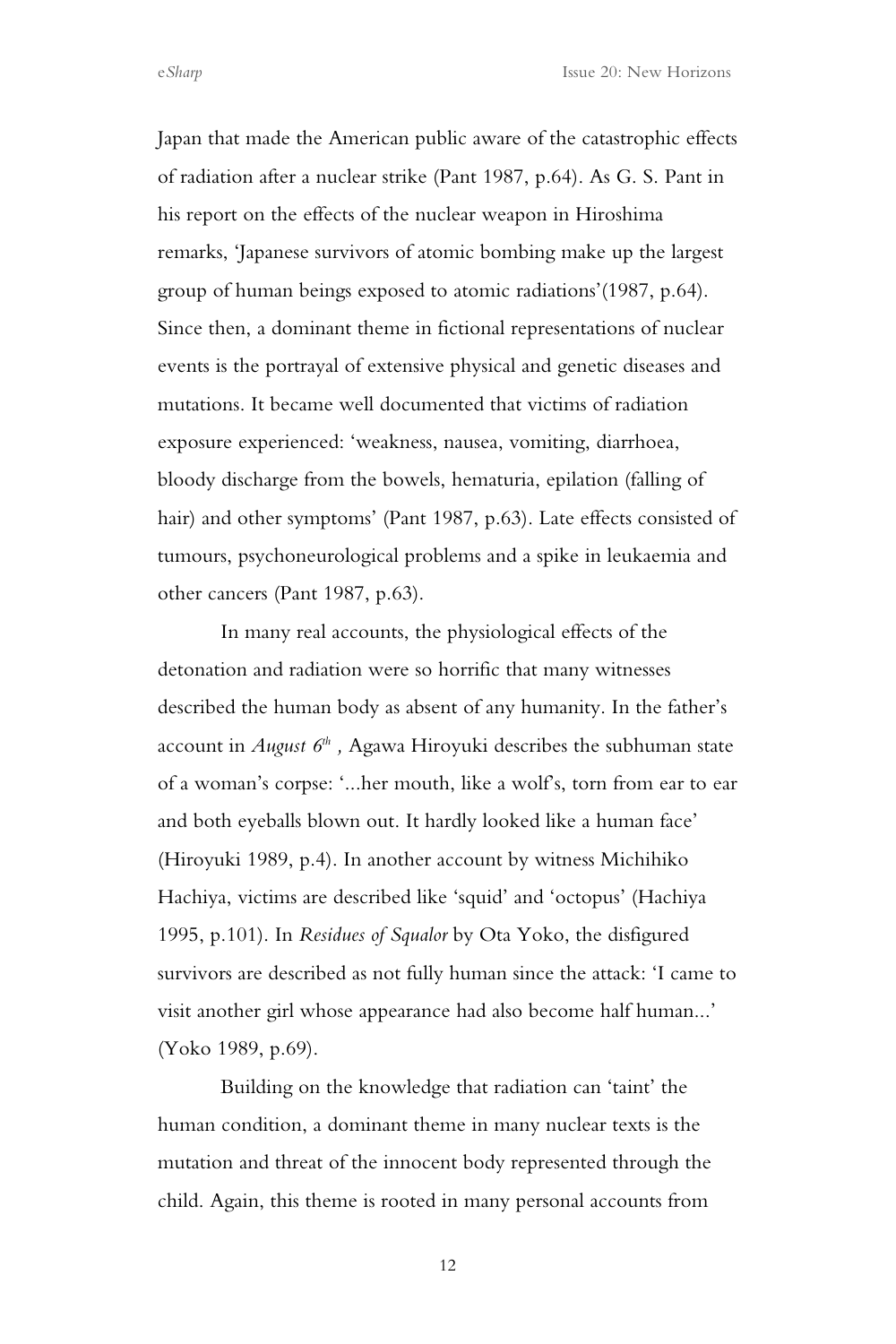Japan. For example, Tada Makiko contemplates murdering her children due to the dire physical and economic situation of her family (Makiko 1989, p.181). This decision Tada feels (hysterically) has been forced upon her by the nuclear bomb. A similar situation occurs in Nevil Shute's fictional story *On The Beach* (1957)*.* Here the father, Peter Holmes, warns his wife that she might have to euthanize their daughter Jennifer because it's 'the end of everything for all of us' (Shute 2009, p.157). In Judith Merril's *Shadow On The Hearth* (1950), the only main character to suffer from radiation poisoning is the child. In Merril's *That Only a Mother* (1948) a father returns home from war to discover his wife has given birth to a grievously mutated child. It is implied that upon witnessing the mutated child, the father is provoked to murder the baby.

Murder is one symptom of the breakdown in family and society following a nuclear event. The collapse of civilisation is documented in many personal accounts. Witness Michihiko Hachiya, notes the fracturing of society at a time of distress:

How selfishly everyone acted. What an unhappy society was coming to life. While some wandered around poverty-stricken, others appeared to come to life, as though suddenly they had come into their own. People with evil faces and foul tongues were wearing the best clothes. Those who wore the aviator uniforms looked like gangsters or cheap politicians. These fellows would enter the little shacks near the station, boldly and obscenely fondle the uncouth girls, and otherwise behave outrageously. The country was in the clutches of the mean and unintelligent. I felt hate in my heart for them and gritted my teeth to think they had come to power. How conditions had changed (Hachiya 1995, p.101).

A break down in society including accounts of looting, local government corruption, violence and sexual deviance was noted in the diary of Hachiya. The break down of civilization is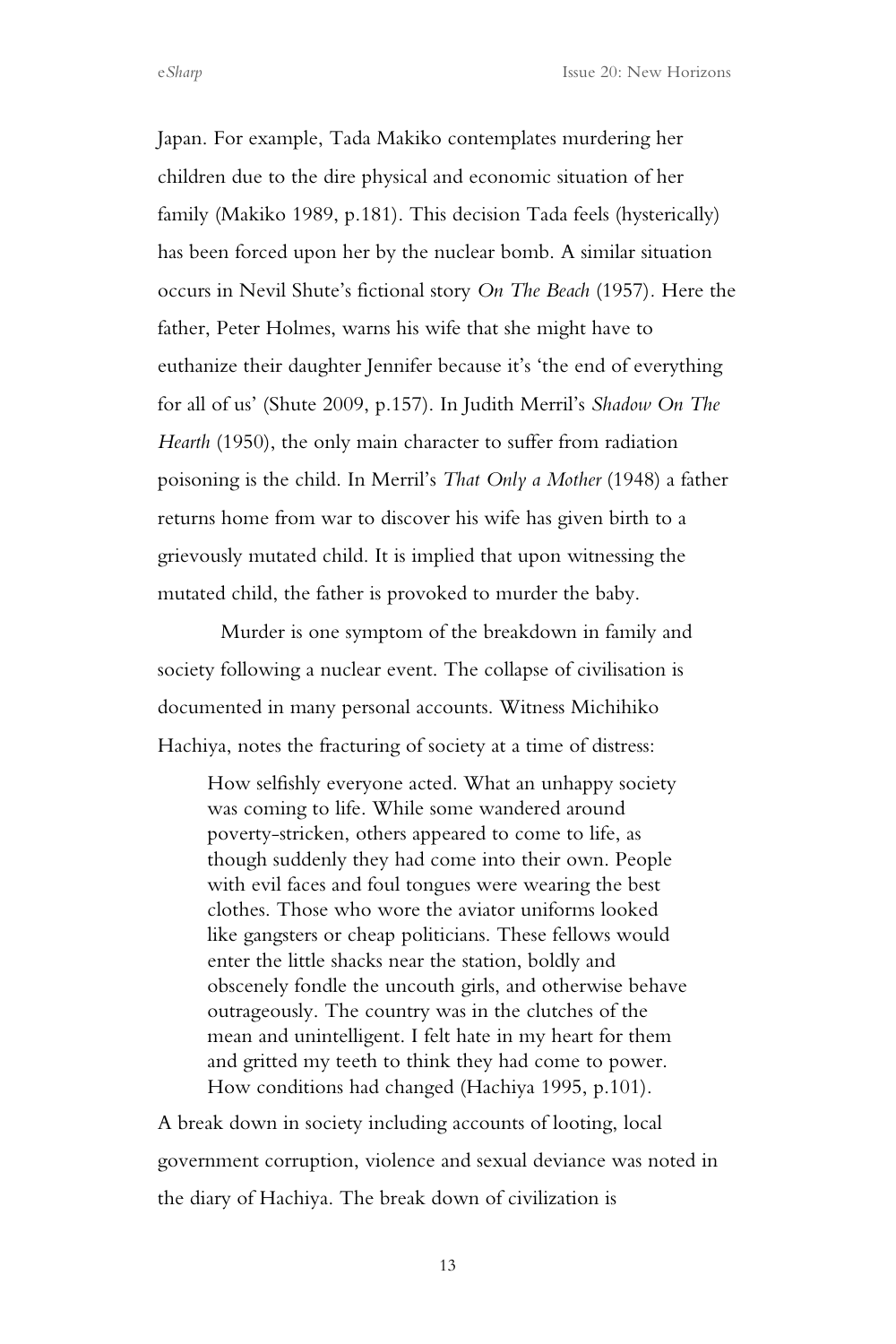understandable when taking into account the annihilation of buildings, the absence of food and water (and the later rationing), the psychological damage of the populace, the abandonment of the city, the decline in the economy, and the 'survival of the fittest' mentality.

The collapse of society is a key theme developed in many nuclear fiction texts, namely Pat Frank's *Alas, Babylon* (1959), which documents the social decline of a town. In *Alas, Babylon*, following the atomic detonation in the city, suburban communities devolve to a 'Neolithic Age' as depicted through the demise of popular motifs of contemporary life: 'there is no music or coffee, the economy collapses and the postal service is suspended' (Frank 1999, p.229). Furthermore, communication with the outside world is limited and traditional notions of worth have changed, for example a car can be swapped for two bicycle tires and a pump. people are irrevocably altered as evidenced by the removal of basic commodities: 'Every building still stood, no brick had been displaced, yet all was altered, especially the people' (Frank 1999, p.153). The *Story of Charlottesville* is an interesting text produced by The Office of Technological Assessment to illustrate what would happen in the event of a nuclear war (Randall 1979, pp.124-138). This story records the possible effects on a region outside the blast range of a nuclear weapon. After the blast, the fallout and radiation sickness came the fracturing of the community. A collapse in civilisation was described through looting, criminal activities and vigilante justice. Inevitably gangs emerged, society ground to a halt, currency became void and social roles changed dramatically. Finally, due to the state of society the winter brought thousands of deaths. Such a prediction by the OTA would have been near impossible without the historical precedence, and 'pre-event' of Hiroshima to give a basic framework.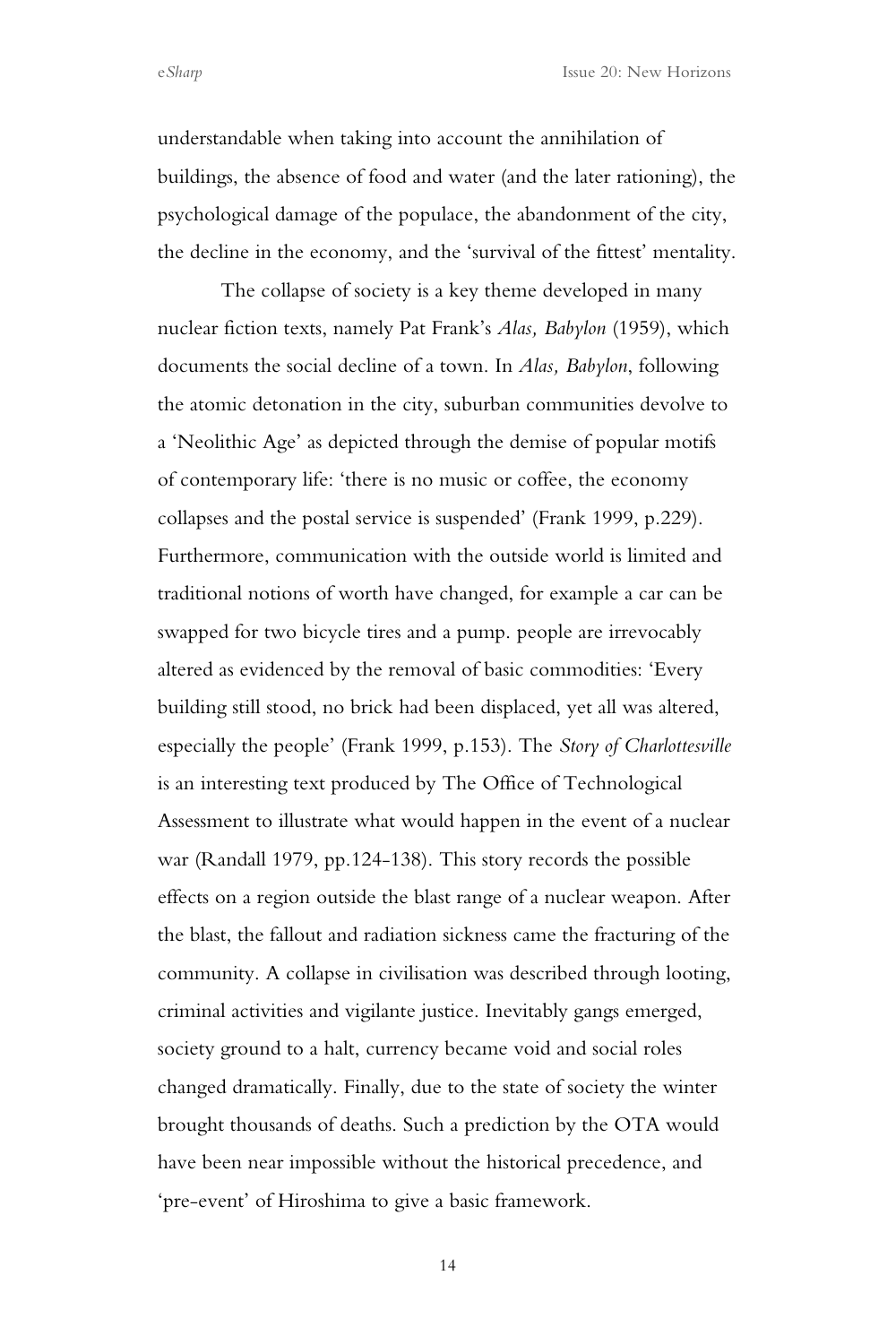Although Hiroshima informed many portrayals of contemporary literary nuclear acts, it is often the case that texts featuring the 'non-event' of nuclear war exaggerate the facts of Hiroshima in order to show a 'realistic' nuclear war. Thus, in many science fiction depictions, a nuclear war features blast damage and physical mutations that are more extensive than documented in Hiroshima, although the root portrayals remain similar.

In Norton's *Star Man's Son* radiation mutation is exaggerated to speak of the 'reality' of war through the inflation of historical examples. The 'Beast Things' are inhuman survivors of the war, who live in the ruins of destroyed, radiation drenched cities. As dehumanised mutant outcasts, the Beasts are described as monsterswho inhabit'evil-smelling burrows' and they are compared to vermin (Norton 1987, p.16). The 'Beast Things' have mutated into a subspecies unidentifiable with the human race as represented by the reader. The dehumanisation of the 'Beast Things' is similar to the plight of the Japanese 'A-Bomb outcasts' who were 'shunned or even ostracised' after Hiroshima over fears of radiation contamination (Lifton 1986, p.25). However, through amplification, the 'Beast Things' represent more than just mutation; they represent the destruction of the human genome. In this story radiation does not only suggest death and illness, it speaks of the annihilation of the human race as we know it, including damage to concepts of identity and basic humanity.

In Mordecai Roshwald's *Level 7* (1959), the destruction caused by the detonation is global. Two survivors from an underground bunker venture outside to roam the land and discover 'nothing, absolutely nothing' (Roshwald 1981, p.114). The only structures to greet them are monuments to ruination: 'every now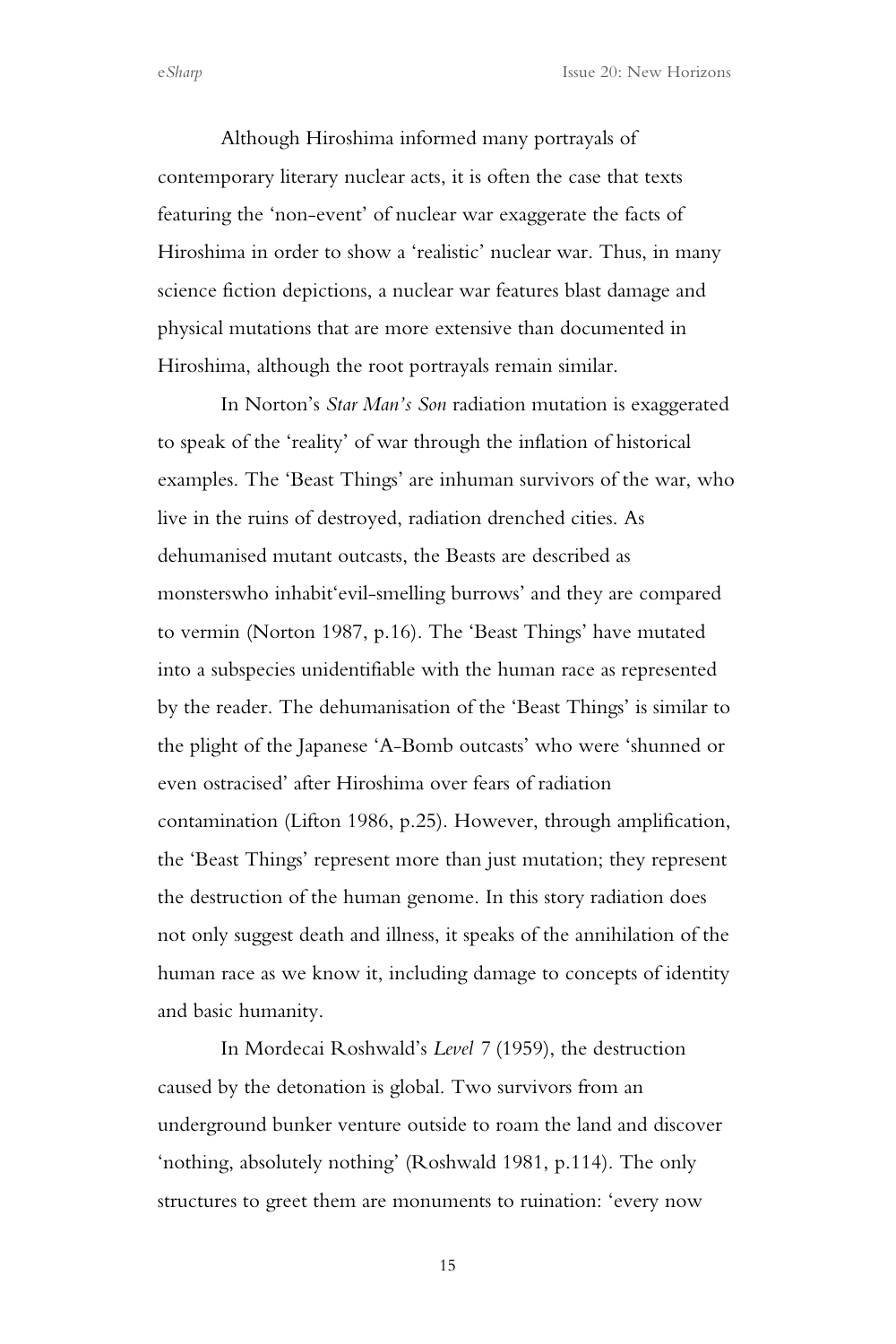and then they see the remains of a steel frame sticking out of the ground, sometimes twisted into a strange shape' (Roshwald 1981, p.115). The pair of survivors speak of the uniformity of the 'complete destruction' and the complete absence of life. They lament over an 'empty world' in which the entire human race died from the blast or from radiation sickness (Roshwald 1981, p.118). Eventually the pair succumb to radiation sickness and die. In Roshwald's story, the horror of Hiroshima is extended to speak of a complete apocalypse and the extinction of the human race. The details of the blast and the landscape are the same but amplified to signify a 'textual reality' of a nuclear war. Derrida's 'non-event' has become a textual one, built on the knowledge gained from the only 'real' wartime nuclear scenario.

## Conclusion: The Continued Relevance of the 'Nonevent'

Although the nuclear war has remained a 'non-event', Derrida's 'non-event' was a dominant source of anxiety throughout the Cold War. Events such as the launch of Sputnik in 1957 and the Cuban Missile Crisis of 1962 only provoked renewed panic and concern. The fear of nuclear war was joined by concerns over nuclear accidents. The late 1970s experienced another spike of fright when an accident at the Three Mile Island nuclear plant led to a partial nuclear meltdown. Three Mile Island was followed by a similar, but considerably worse, event in 1986 when a reactor ruptured in the nuclear power plant of Chernobyl. More recently, a state of emergency was declared when the cooling system in Japan's Fukushima nuclear power plant failed, and in 2013 North Korea renewed nuclear tests. So while Derrida's nuclear war is a 'nonevent', it can be argued that the *idea* of the event was traumatic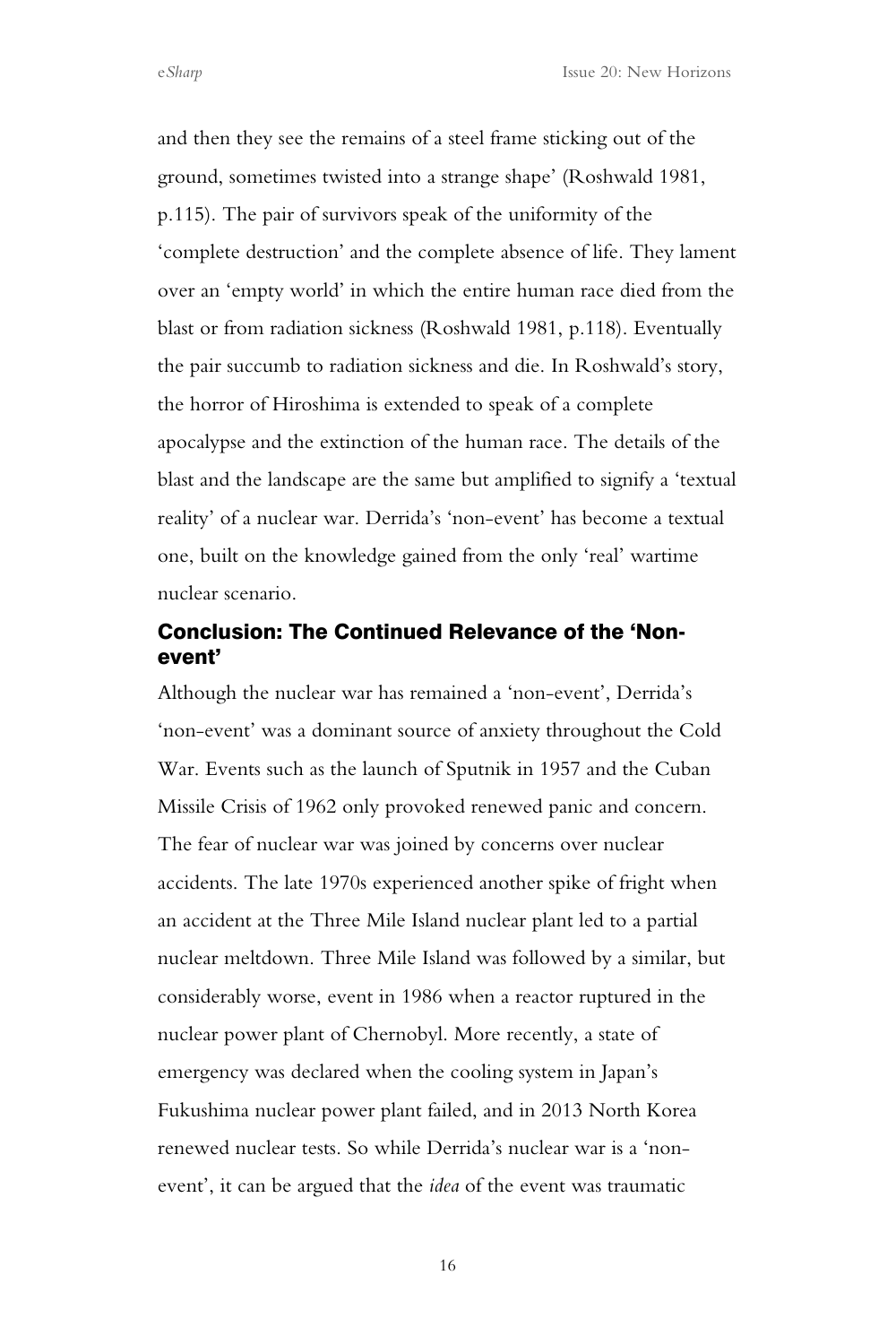enough that nuclear concerns survived the Cold War and still exist in the present day.

Even new generations, who may not be specifically educated on the historical precedence of the nuclear strike on Japan, will form an understanding of what a 'nuclear war' would be like based on their exposure to the 'non-event' within popular culture. Science fiction film and TV helps to continuously represent, and extend, the concept of nuclear war. In modern texts the nuclear concern can be explicit or implicit. Computer games such as *Fallout* (1997-2010), *DEFCON* (2006) and *Metro 2033* (2010) directly reference nuclear war. However, novels such as Cormac McCarthy's *The Road* (2006) and Suzanne Collins's *The Hunger Games* (2008) feature an unknown apocalyptic event which appears to be man-made and potentially nuclear. Further, many science fiction texts which directly present nuclear war scenarios also depict new, fearsome technologies developing in the wake of this catastrophic disaster. In this respect 'non-events' provoke and predict future 'non-events'. If part of the memory of Hiroshima acts as a warning of 'Never again', and 'No More Hiroshimas', then fictional texts representing nuclear war, nuclear apocalypse and nuclear extinction expose the fear of 'more Hiroshimas'.

Today, an awareness of the 'pre-event' of Hiroshima is no longer needed to develop the 'textual reality' of nuclear war: the 'non-event' now perpetuates itself. Yet, every fictional portrayal of destruction, and radiation drenched landscapes produced by a nuclear device echoes that moment from 1945. Unless the 'non-event' becomes a reality, the portrayal of 'nuclear war' will always be an act of remembrance and fearsome imagination.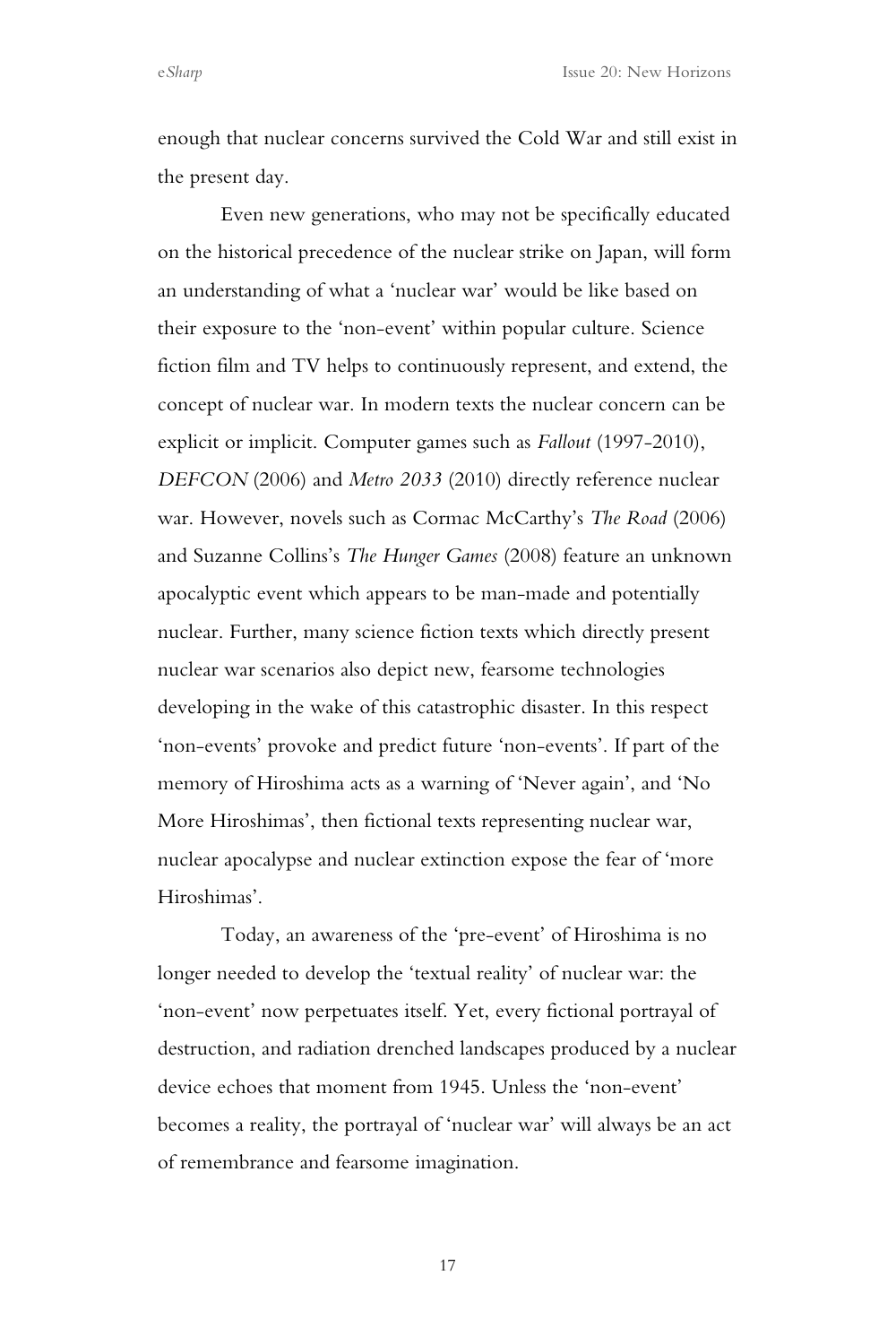#### **Bibliography**

- Arendt, Hannah. 1958. *The Human Condition.* New York: Doubleday.
- Bartter, Martha A. 1990. Normative Fiction. In John Philip Davis (ed.), *Science Fiction, Social Conflict and War*, 169-186. Manchester: Manchester University Press.
- Benedict, Kennette. 2012. Purpose. In *Bulletin of the Atomic Scientists*, http://www.thebulletin.org/content/about-us/purpose. (02 February 2012)
- Bess, Michael. 1993. *Realism, Utopia, and the Mushroom Cloud. Four Activist Intellectuals and Their Strategies for Peace, 1945-1989.*  London: University of Chicago Press.
- Boyer, Paul, 1994. *By the Bomb's Early Light: American Thought and Culture at the Atomic Age*. New York: The University of North Carolina Press.
- Brians, Paul. 1990. Nuclear War Fiction for Young Readers: a commentary and annotated bibliography. In John Philip Davies (ed.), *Science Fiction, Social Conflict and War,* 132-151. Manchester: Manchester University Press.
- Brosnan, John. 1978. *Future Tense. The Cinema of Science Fiction.*  London: Macdonald and Jane's Publishers.
- Derrida, Jacques. 1984. No Apocalypse, Not Now (full speed ahead, seven missiles, seven missives). *Diacritics* [Online] 14(2).20-31. http://www.jstor.org/stable/464756 (12 December 2012).
- Dick, Philip K. 2001. *Do Androids Dream of Electric Sheep.* London: Gollancz.
- Frank, Pat. 1999. *Alas, Babylon*. New York: Harper Perennial.
- Franklin, Bruce H. 1988. *Star Wars. The Superweapon and the American Imagination.* Oxford: Oxford University Press.
- Franklin, Bruce H. 1990. Eternally Safe for Democracy: The Final Dilution of American Science Fiction. In John Philip Davis (ed.), *Science Fiction, Social Conflict and War,* 151-169*.*  Manchester: Manchester University Press.
- Hachiya, Michihiko. 1995. *Hiroshima Diary. The Journal of a Japanese Physician, August 6<sup>th</sup> – September 30, 1945. Fifty Years Later.* Trans. Warner Wells. London: The University of North Carolina Press.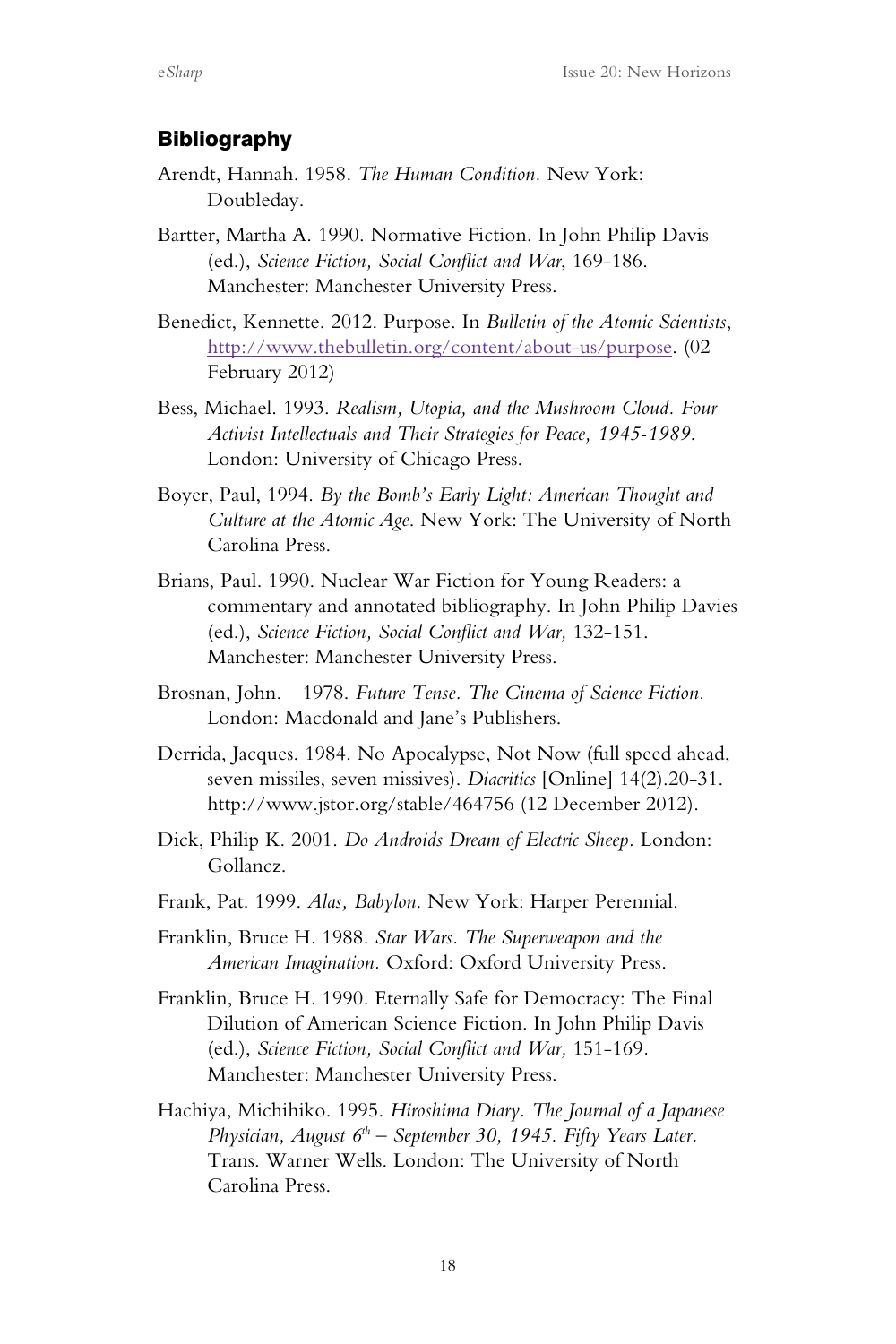- Hiroyuki, Agawa. 1989. August 6<sup>th</sup>. In Mark Seldon and Kyoko Seldon (ed.), *The Atomic Bomb Voices from Hiroshima and Nagasaki*, 3-23. New York: M. E. Sharpe Inc.
- Landon, Brooks. 2002. *Science Fiction After 1900: From the Steam Man to the Stars.* London: Routledge.
- Lanouette, William. 1994. *Genius in the Shadows. A Biography of Leo Szilard, the Man Behind the Bomb.* Chicago: The University of Chicago Press.
- Lifton, Robert J. 1982. NUCLEAR. *New York Times*, 26 September, p. 58.
- Lifton, Robert J. 1986. Chernobyl, Three Mile Island, Hiroshima. *New York Times,* 18 May, p. 25.
- Makiko, Tada. 1989. My Husband Does Not Return. In Mark Seldon and Kyoko Seldon (ed.), *The Atomic Bomb Voices from Hiroshima and Nagasaki*, 173-181. New York: M. E. Sharpe Inc.
- May, John R. 1972. *Toward a New Earth: Apocalypse in the American Novel.* London: University of Notre Dame Press.
- Merril, Judith. 1950. *Shadow on the Hearth.* New York: Country Life Press.
- Merril, Judith. 1998. That Only A Mother, In Robert Silverberg (ed.), *The Science Fiction Hall of Fame: Volume One, 1929-1964*, 281-290. New York: Orb.
- Norton, Andre. 1987. *Star Man's Son.* London: Victor Gollanz.
- Nye, David. 1994. *American Technological Sublime*. Massachusetts: MIT.
- Pant, G. S. 1987. Hiroshima: the lingering effects. *India International Centre Quarterly* [online] 14(2).59-68. http://www.jstor.org/stable/23001419 (22 December 2012).
- Randall, Nan. 1979. The Story of Charlottesville. In *The Effects of Nuclear War,* 124-138. Washington D.C.: Office of Technological Assessment.
- Rosenthal, Peggy. 1991. The Nuclear Mushroom Cloud as Cultural Image. *American Literary History* [online] 3(1).63-92 http://www.jstor.org/stable/489733 (11 December 2011).

Roshwald, Mordecai. 1981. *Level 7.* London: Alison and Busby.